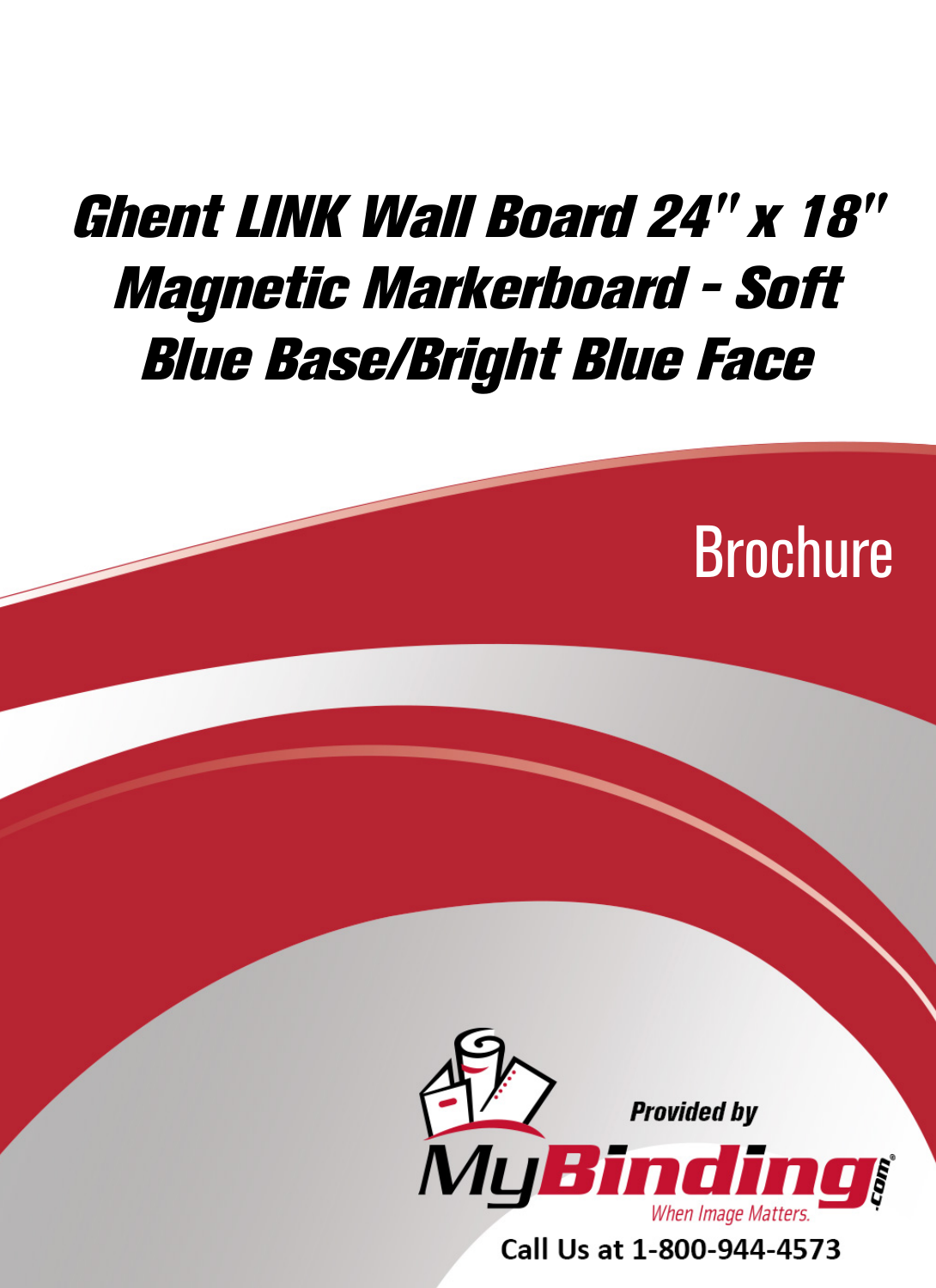# BOARD Personal, Portable Dry Erase Board  $L$   $S$  N K







[MyBinding.com](http://www.mybinding.com) 5500 NE Moore Court Hillsboro, OR 97124 Toll Free: 1-800-944-4573 Local: 503-640-5920